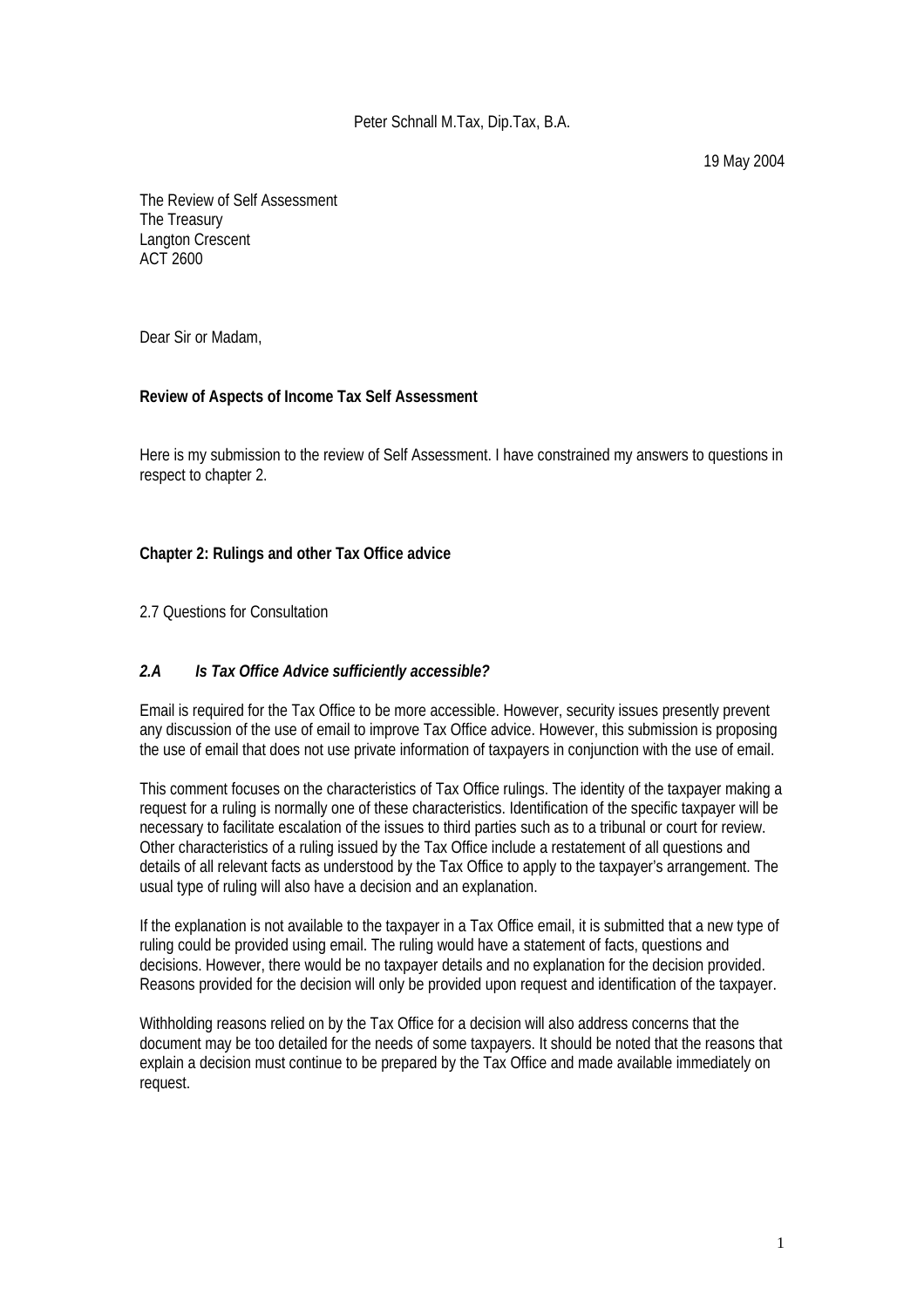Numerous factors could also negate the validity of the ruling provided to the taxpayer that originally sought the advice from the Tax Office. For example, there may be uncertainty concerning the reliance by taxpayers on incomplete or out of date facts as disclosed in the request. This uncertainty exists whether or not the Tax Office knows the identity of the taxpayer.

It is therefore submitted that questions concerning the relevance of advice will always exist. Establishing the identity of the taxpayer is part of the procedure for providing a ruling by the Tax Office. Questions of uniqueness of taxpayers individual circumstances should be capable of being incorporated into a process that involves the convenience of using email. This would enable greater access to taxpayers to Tax Office advice that answers taxpayer's questions.

## *2.B Should Tax Office advice indicate whether Part IVA applies to a particular arrangement as a matter of course, or only on request?*

The use of general disclaimers by the Tax Office could provide a cautionary note concerning Part IVA where relevant in the publication of certain rulings.

#### *2.C Do taxpayers and their advisers currently encounter delays in obtaining Tax Office advice? If so, what strategies might allow the Tax Office to provide advice on a more timely basis?*

Email is required for the Tax Office advice to be more timely. Please refer further to comment in response to Question 2.A.

#### *2.D Are there significant problems with the accuracy of Tax Office advice? If so, how should they be addressed?*

A survey should be conducted of the recipients of rulings issued by the Tax Office. It is submitted that without the conduct of a comprehensive independent post issue survey of recipients of actual rulings issued by the Tax Office, that accurate data on this question will continue to be unavailable.

#### *2.E Is there evidence of a pro-revenue bias in Tax Office advice? What measures would improve confidence in the objectivity of Tax Office advice? Would an independent evaluation assist?*

As stated above in response to Question 2.D., it is submitted that the conduct of a comprehensive survey of actual rulings issued by the Tax Office is appropriate in the circumstances. A survey of the recipients of rulings will generate a meaningful and accurate evaluation that should be made available to the public.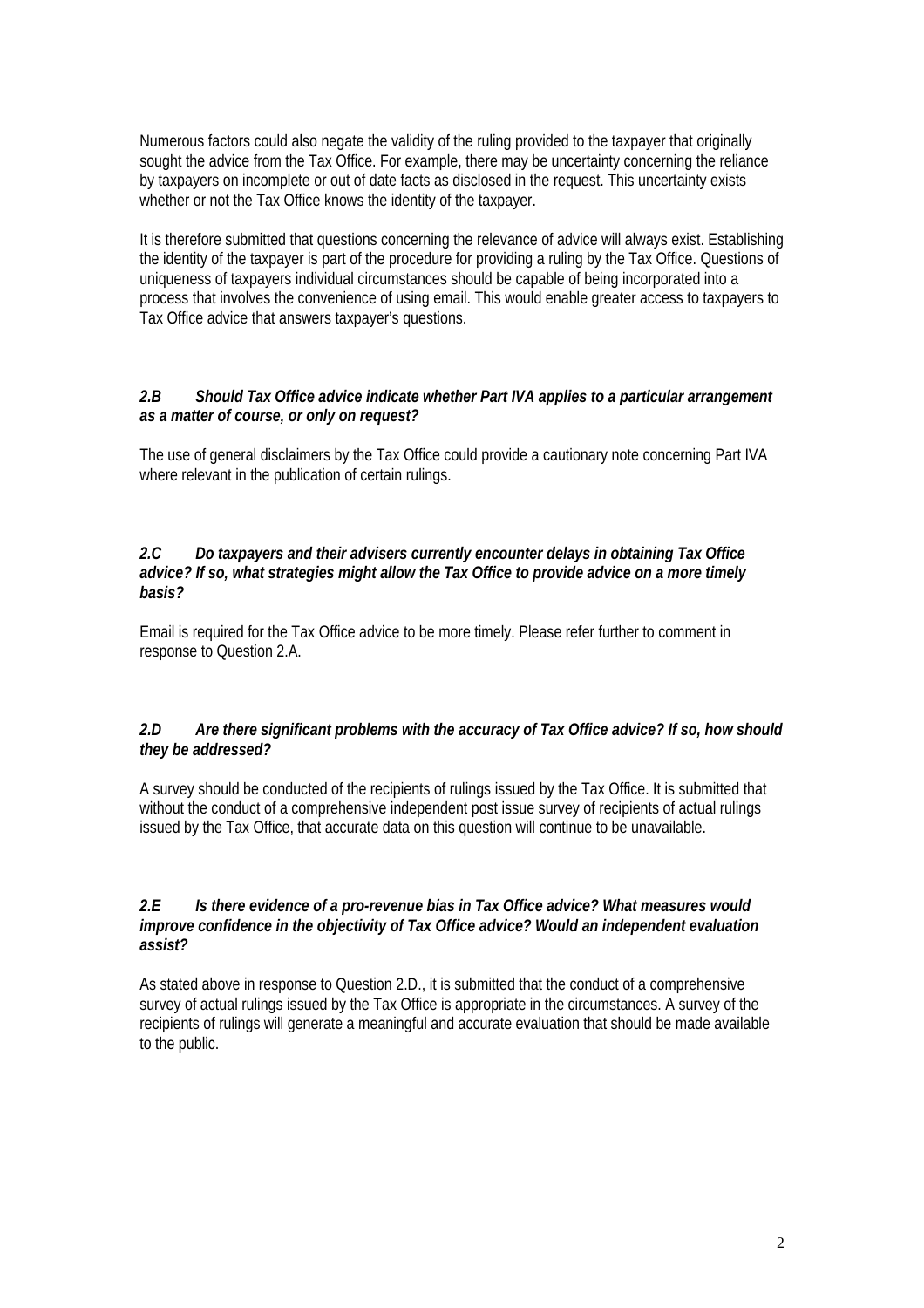#### *2.F How should the Tax Office advice be framed to assist taxpayers – by explaining contending views of the law, or by setting out how the Tax Office intends to apply it? Does this impact on the way that advice is expressed?*

If the explanation is not available to the taxpayer in a Tax Office email, a new type of ruling could be provided that has a decision only, with the reasons provided upon request. Please refer further to my proposal in response to Question 2.A.

## *2.G How might the Tax Office clarify the circumstances in which general advice might be relied upon?*

Perhaps making all of the ruling advice issued by the Tax Office to follow the same rules so those rulings issue in a similar fashion would derive greater clarity. In particular, businesses presently operate under both an income tax ruling regime and an indirect tax ruling regime. Bringing the income tax ruling system into line with different types of tax rulings would provide a single coherent ruling structure that could prove to be more reliable for business taxpayers. This is so whether the legislative framework for the income tax ruling system is brought into line with indirect taxes or vice versa.

It is submitted that this part of my comment is within the parameters set out for the scope of the review as described in the introduction to the discussion paper.

## *2.H Is there any value in making more Tax Office advice legally binding? What additional safeguards would be required?*

Please refer to the comments in relation to Question 2.G., above. With respect, more safeguards would only be required where mechanisms for the review of the tax ultimately payable (which flow from ruling decisions) were being removed, which I interpreted to be beyond the scope of this question.

# *2.I Should taxpayers be penalised merely for not following PBRs when self-assessing their income tax liabilities?*

No. It is the failure of taxpayers to pay their share of tax that should give rise to penalties. However, whether or not the failure by a taxpayer to pay the correct amount of tax is covered by a PBR could impact on the quantum of penalty applied.